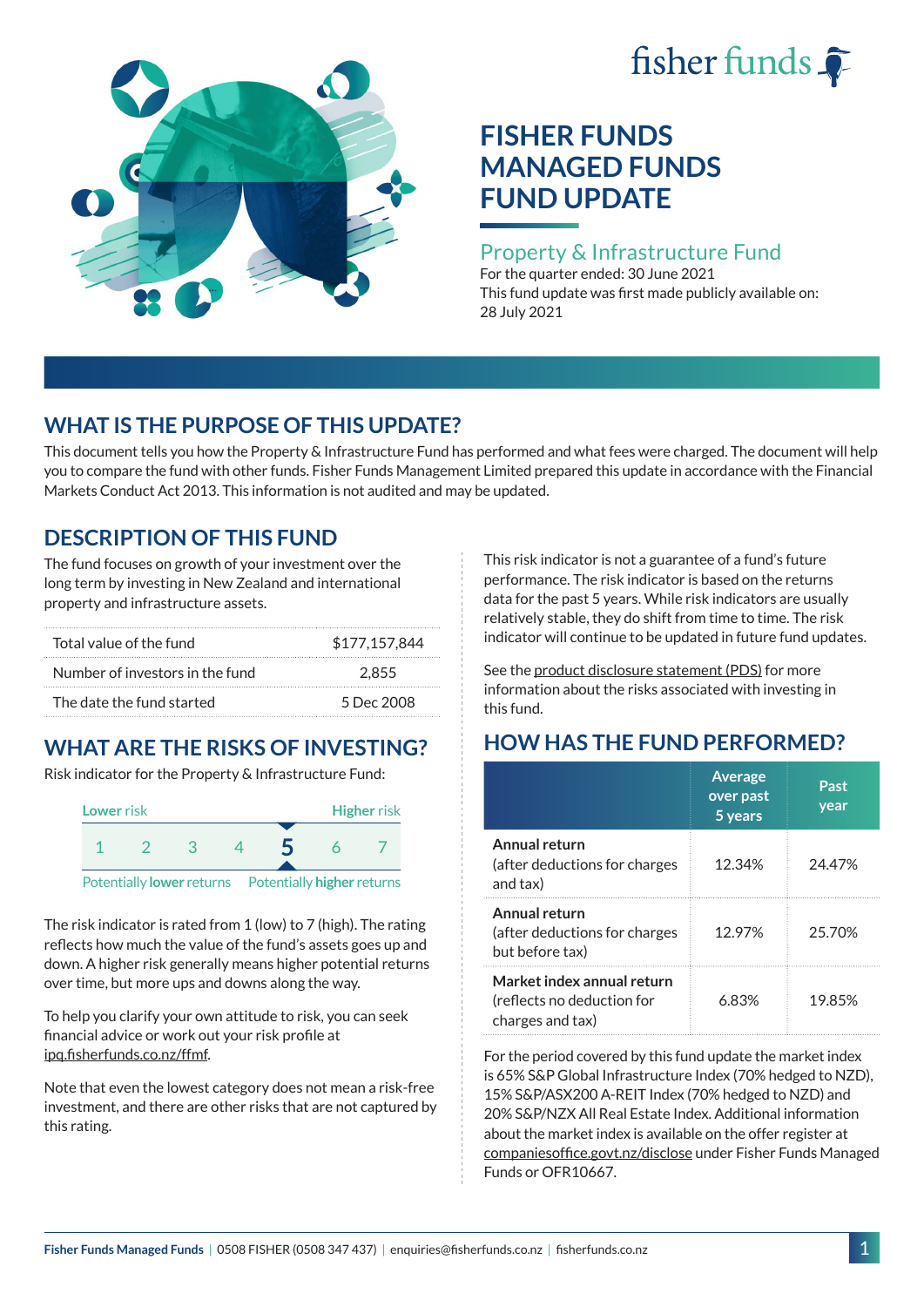## **ANNUAL RETURN GRAPH**



This shows the return after fund charges and tax for each of the last 10 years ending 31 March. The last bar shows the average annual return for the last 10 years, up to 30 June 2021.

**Important:** This does not tell you how the fund will perform in the future.

Returns in this update are after tax at the highest prescribed investor rate (PIR) of tax for an individual New Zealand resident. Your tax may be lower. The market index return<sup>2</sup> reflects no deduction for charges and tax.

#### **WHAT FEES ARE INVESTORS CHARGED?**

Investors in the Property & Infrastructure Fund are charged fund charges that include GST. In the year to 31 March 2021 these were:

|                                                | % of net asset value |
|------------------------------------------------|----------------------|
| <b>Total fund charges</b>                      | 2.20%                |
| Which are made up of:                          |                      |
| Total management and<br>administration charges | 1.53%                |
| Inding:                                        |                      |
| Manager's basic fee                            | 1 27%                |
| Other management and<br>administration charges | 0.26%                |
| Total performance-based fees <sup>1</sup>      | በ 67%                |

Small differences in fees and charges can have a big impact on your investment over the long term.

#### **EXAMPLE OF HOW THIS APPLIES TO AN INVESTOR**

Katie had \$10,000 in the fund at the start of the year and did not make any further contributions. At the end of the year, Katie received a return after fund charges were deducted of \$2,447 (that is 24.47% of her initial \$10,000). Katie did not pay other charges. This gives Katie a total return after tax of \$2,447 for the year.

# **WHAT DOES THE FUND INVEST IN?**

#### **Actual investment mix**

This shows the types of assets that the fund invests in.



#### **Target investment mix**

This shows the mix of assets that the fund generally intends to invest in.